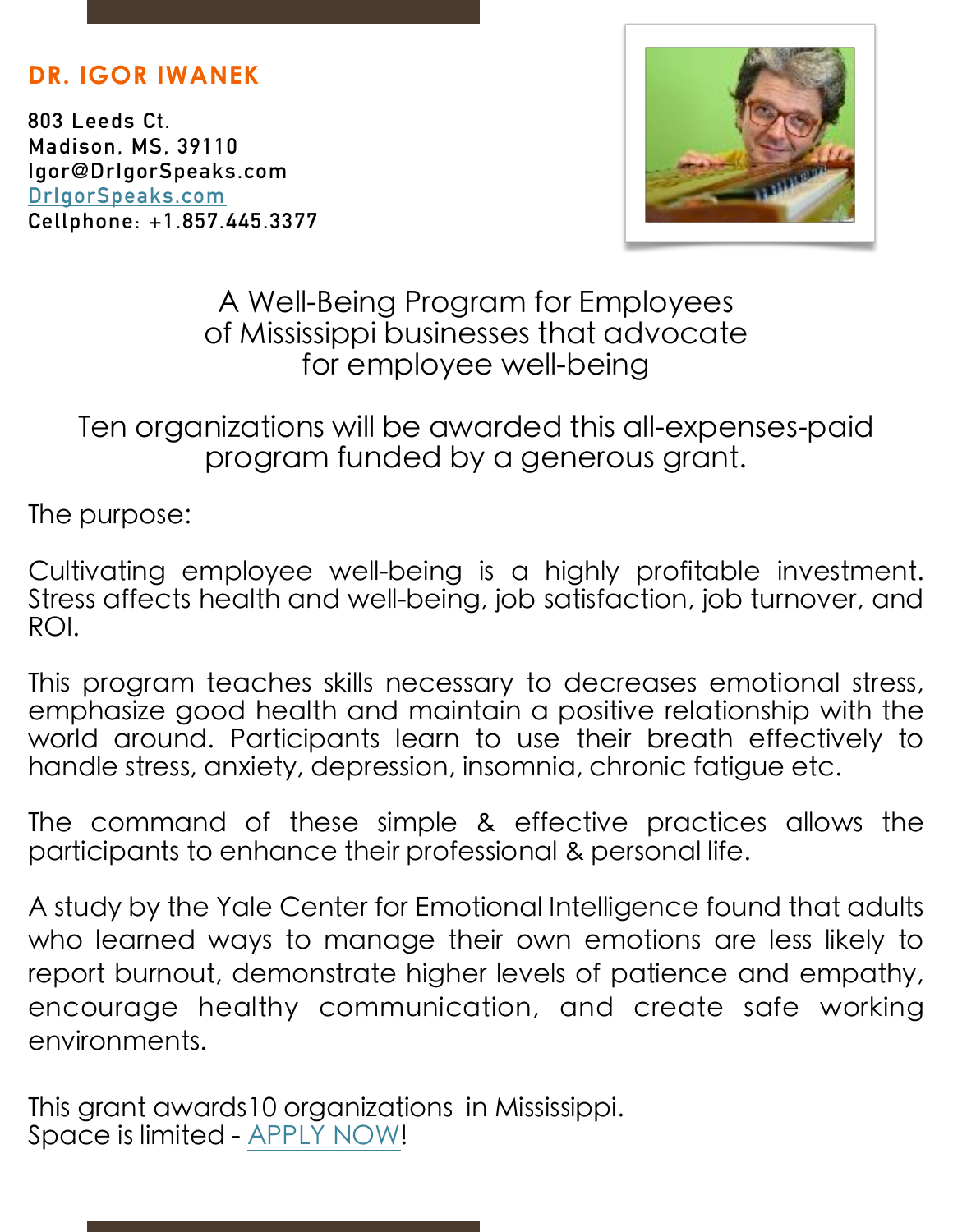The subject matter:

The subject taught in this program is Rhythmic Breath Control (RBC). Here the mind is renewed by breath & focused by music.

Learn more about RBC' s benefits: [CLICK HERE](https://www.drigorspeaks.com/) Sample RBC techniques here: [CLICK HERE](https://www.drigorspeaks.com/tryrbc)

What is the duration / format?

There are two options:

- Five (5) live sessions of 45 min each, scheduled at a mutually agreeable time over 5 to 10 weeks. In person or on Zoom. OR

- A half day session on a professional development day

Minimum requirements. Do participants have to qualify?

Mississippi businesses that advocate for employee well-being & are socially conscious enterprises are eligible to receive this in-depth program.

- a minimum of 6 employees have to commit to the whole session.

- the program needs to be completed in this calendar year - 2022.

How to apply: [CLICK HERE](https://forms.gle/1yCH1QD82m17zWN57) to fill out the form.

## FA

1. Are participants viewing modules or web based videos? No. It is a live event which we can schedule in person or via zoom, if that's your preference.

2. Is this a self-paced initiative?